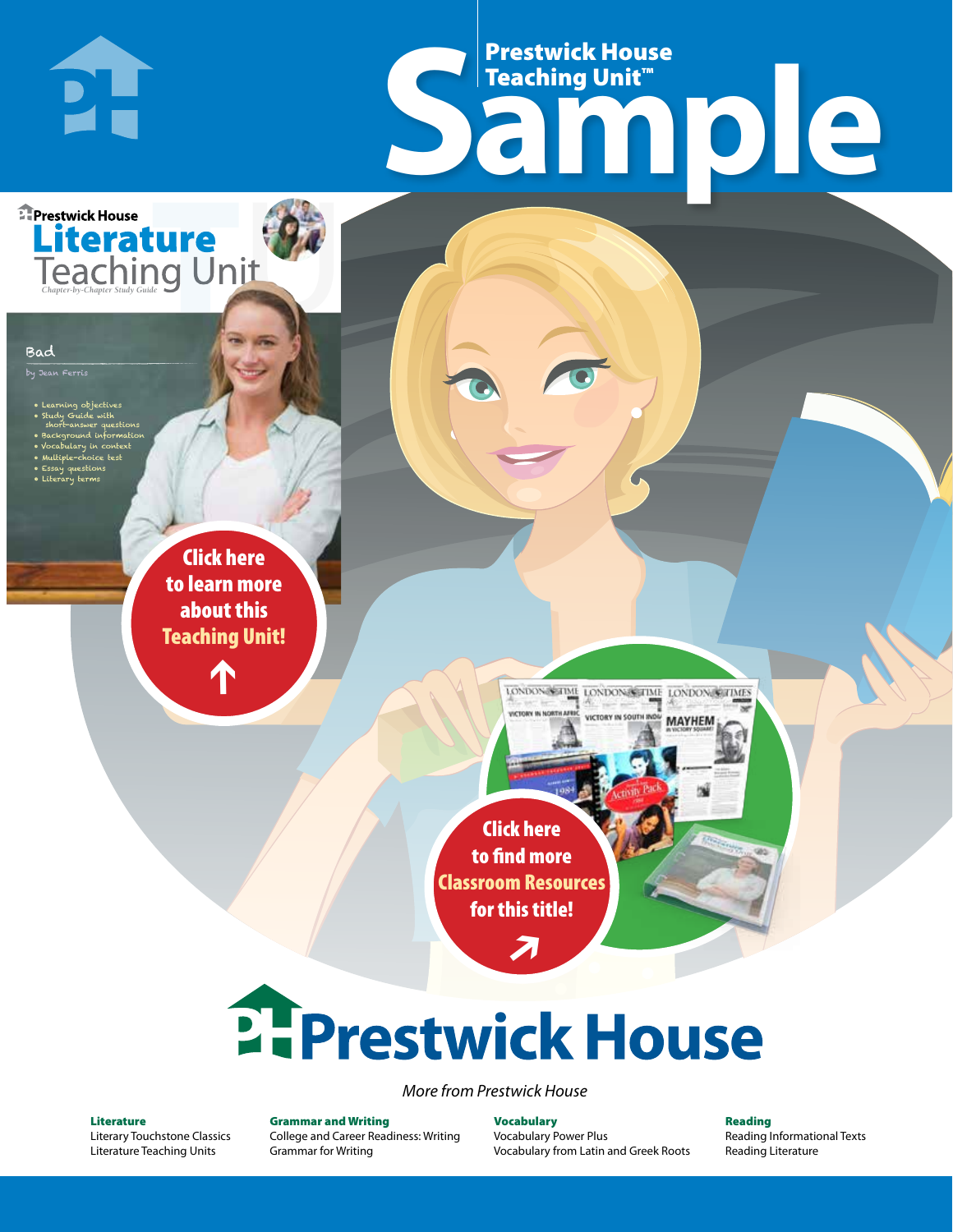



# **EFPrestwick House**

**P.O. Box 658, Clayton, DE 19938 www.prestwickhouse.com 800.932.4593**

**ISBN: 978-1-58049-443-4**

**Copyright ©2017 by Prestwick House Inc.**

**All rights reserved. No portion may be reproduced without permission in writing from the publisher.**

**Item No: 300107**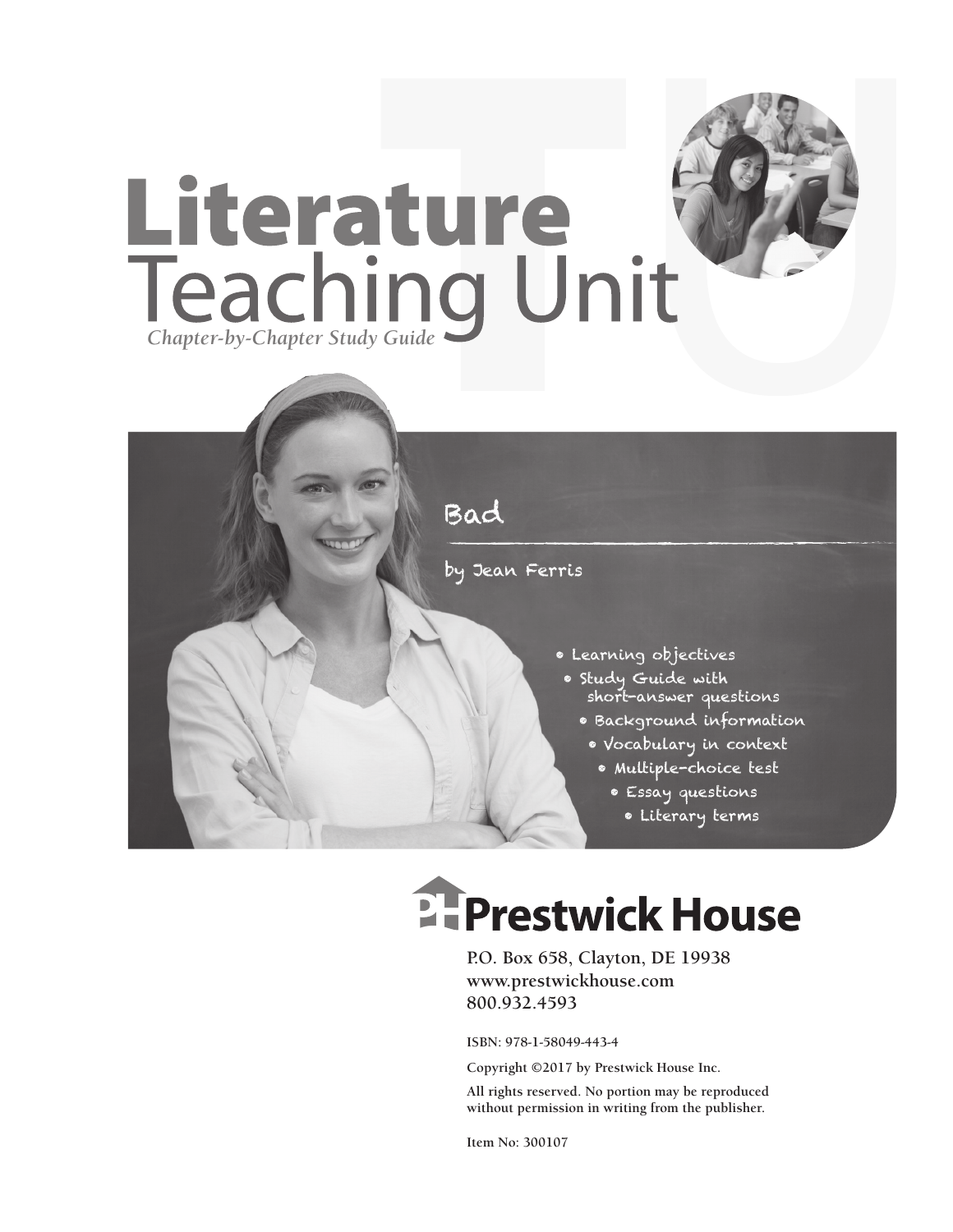### **Bad**

#### **Objectives**

*Note to the Teacher: Bad is a coming-of-age novel based on the true stories of girls in a juvenile rehabilitation center whom the author interviewed in 1993. The protagonist is a 16-year old girl who questions her self-worth as she struggles with the legacy of her mother's death and her relationships with her father and friends. There are many references to racism, violence, rape, teen pregnancy, prostitution, and drug and alcohol use in the novel. Teachers should be aware that, while used infrequently, there are a few racial and sexual slurs in Bad that some may find offensive.* 

*By the end of this Unit, the student will be able to:*

- 1. identify examples of the coming-of-age theme in *Bad*.
- 2. explain the nuances of the title in connection with character and theme.
- 3. discuss Dallas's growth over the course of the novel.
- 4. identify and cite examples of the following literary terms:
	- characterization
	- coming of age
	- irony
	- metaphor
	- personification
	- plot
	- protagonist
	- simile
- 5. consider the implications of choice and free will as the major determining factors of one's behavior.
- 6. explain how and why Dallas and her father are unable to communicate effectively.
- 7. evaluate and discuss the following ideas:
	- People are who they choose to be, not what they do
	- Strength and character can be built from hard circumstances.
- 8. discuss the effectiveness of the rehabilitation process, and the high rate and causes of recidivism.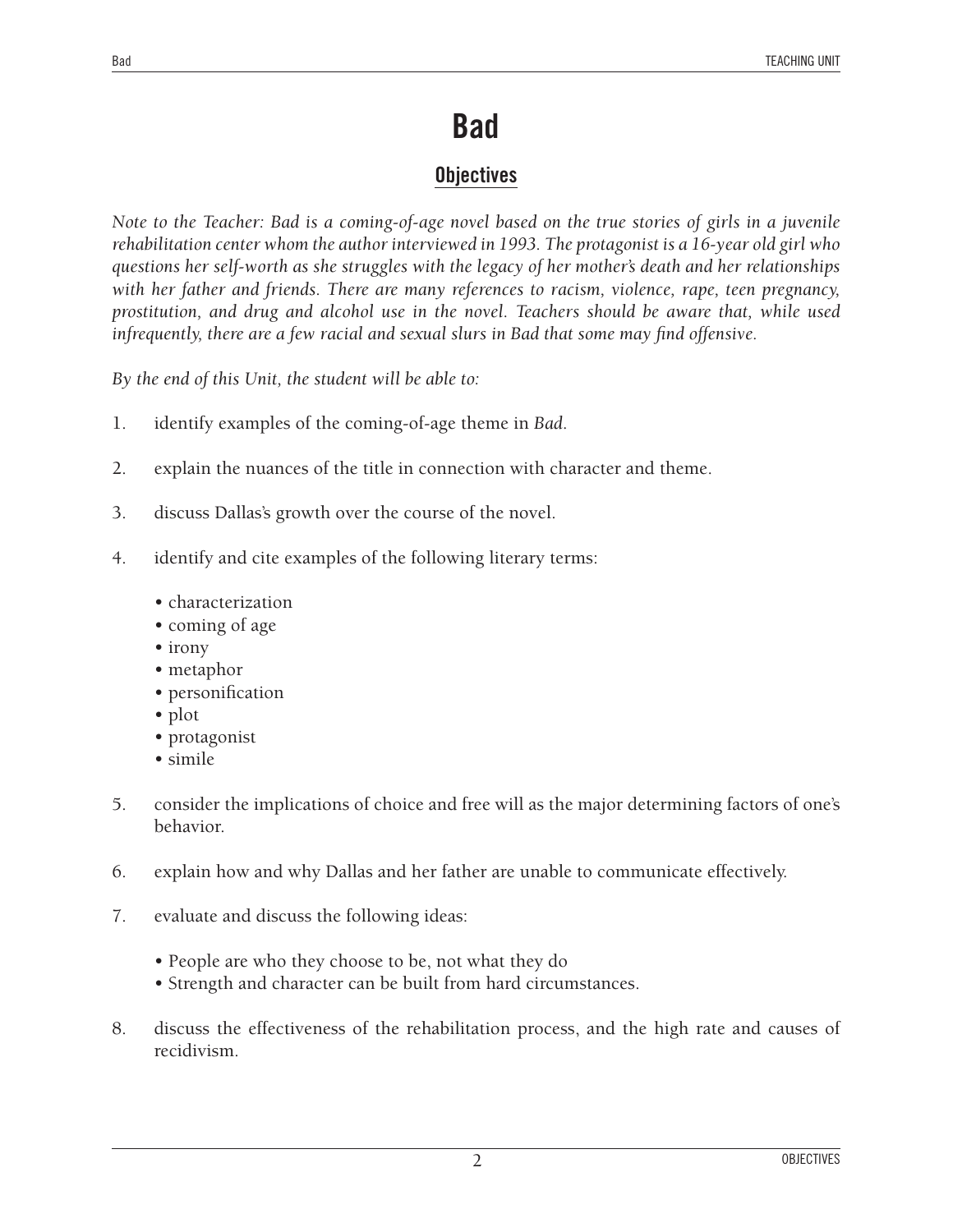## **Bad**

#### **Questions for Essay and Discussion**

- 1. The author uses the word "bad" often throughout the story. Using the following examples, answer these questions:
	- Define the word "bad" and how it is used in this excerpt.
	- In each case, does the description fit? Why or why not?

Example 1:"It was actually remarkable that my fellow bad girls had been able to commit any crimes at all, considering how stoned they were most of the time." (Pg. 76)

Example 2: "Ray was bad news, but that was part of his appeal." (Pg. 4)

Example 3: "I knew I didn't think I was a monster or anything, even if I had done some bad things." (pg. 105)

- 2. Select one idea that Nolan introduces to the girls for consideration. Choose an example from the novel that shows how his idea affects one of the girls' behaviors.
- 3. What does Dallas believe about herself in the beginning of the novel? How are these beliefs shaped by her parents?
- 4. How does Dallas begin to develop a sense of possibility in her life?
- 5. Compare Dallas's friendships with the girls in GRC with her relationships with Pam and Ray.
- 6. Choose a situation in the story involving one of the girls and discuss the following quote:

"Being bad is easy. At least for awhile. Until you get caught. Until you're not somebody you like. Good is harder, no doubt about it. But it makes you feel better." (Pg. 122)

- 7. How does Mary Alice (Malice) fit into the story? Compare and contrast her behavior with that of the girls who are being rehabilitating. What might Malice represent?
- 8. Describe how the situation involving Toozdae affects the girls. How do they see her stepbrother's sexual advances as different from the prostitution she was engaging in already?
- 9. What is valuable about hearing this story through Dallas's voice? How would it change if it were told from the perspective of Kate? of Shatasia?
- 10. Discuss what Damaris's failure to succeed outside of GRC implies.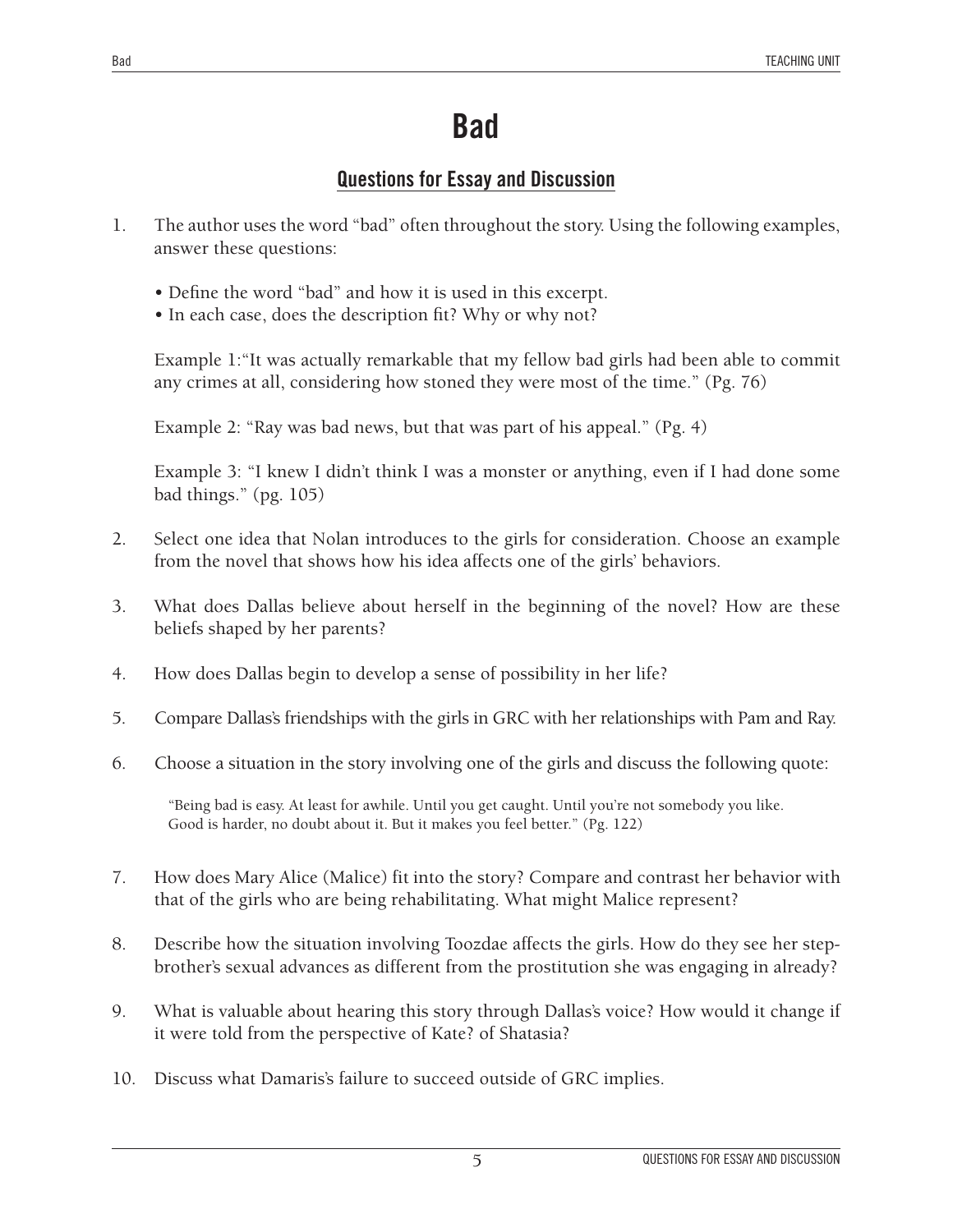## **Bad**

All references come from the Farrar Straus Giroux edition of Bad, copyright 1998.

#### **Chapter One**

Vocabulary

inaudibly - so as not to be heard misguided - without direction moping - feeling sorry for oneself

Who is the protagonist compared to in the beginning of the story? How does she feel 1. about it?

> <u> 1989 - Johann John Stone, mars and deutscher Stone (1989)</u> <u> 1989 - Johann Stoff, deutscher Stoff, der Stoff, der Stoff, der Stoff, der Stoff, der Stoff, der Stoff, der S</u>

- $2.$ What kind of relationship does the girl appear to have with her father?
- Describe the girl's feelings about the activities she calls "skating." 3.
- $4.$ Why does the girl agree to have sex with Ray in public even though she does not enjoy it?

<u> 1989 - Johann Barbara, martxa alemaniar arg</u>

What kind of response does the girl have after her father says, "If you leave this house 5. tonight, I'll take no responsibility for what happens to you next!"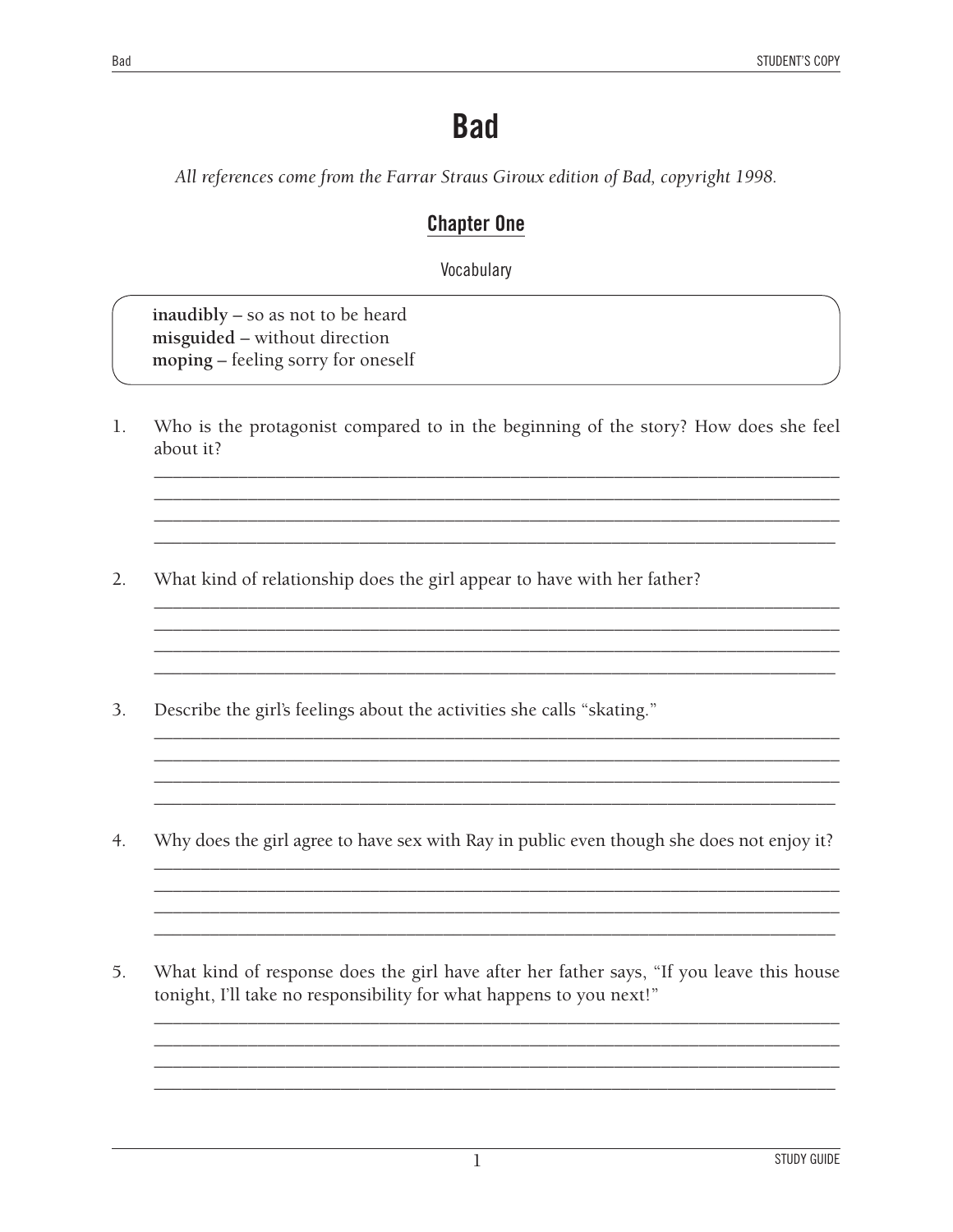#### **Chapter Two**

#### Vocabulary

 $\arraignement - a hearing$ Aryan - White (a term usually used by white supremacists) benevolent - kind faltering – not steady imperative - of the highest importance incarceration - imprisonment leniency - mercy pestilence - plague

 $1.$ What is Dallas feeling during her ride to the police station?

Describe Dallas's roommate and her beliefs. How does Dallas react to her?  $2.$ 

 $3.$ What suspicion does Dallas have about Ray when she cannot reach him?